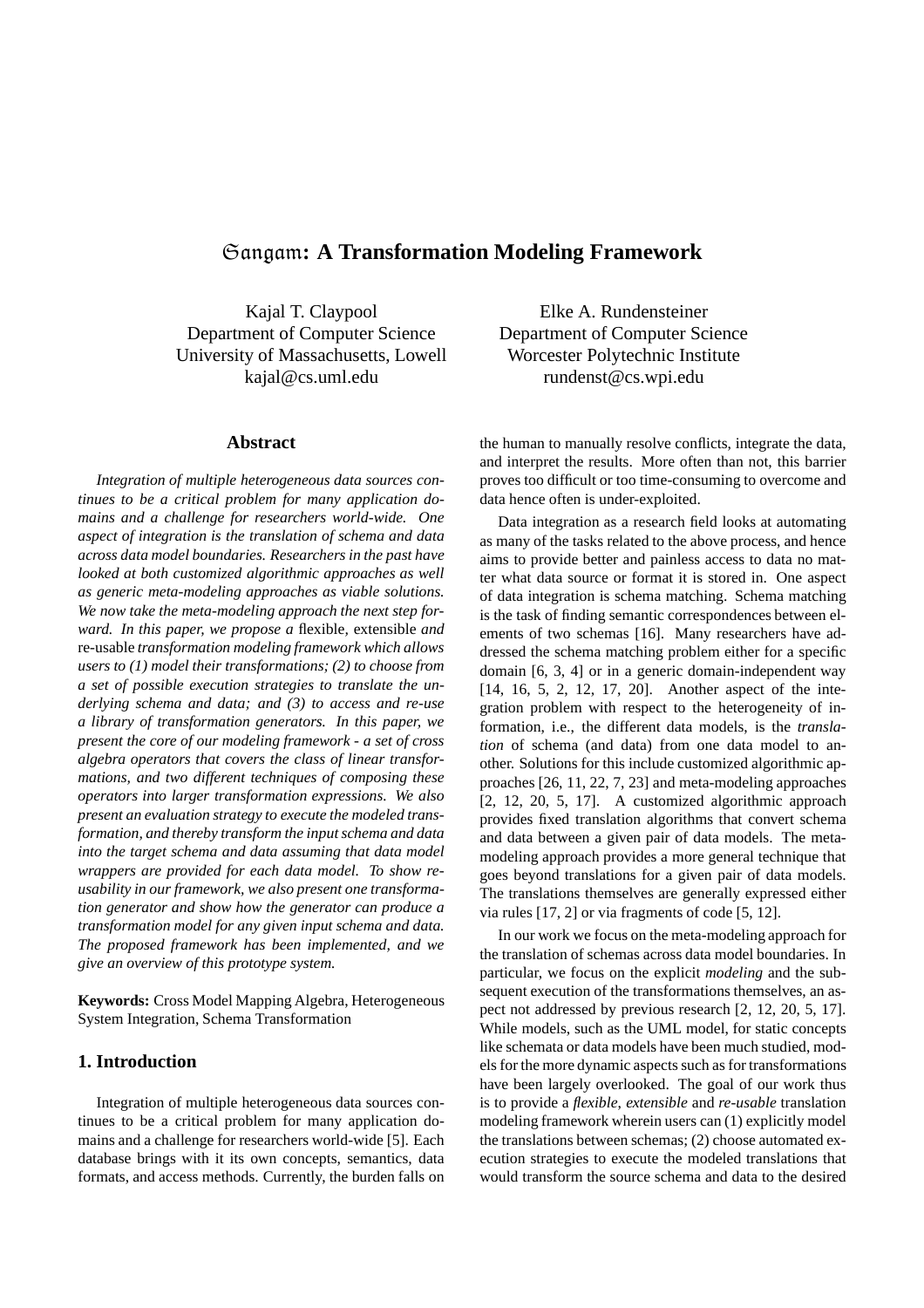target schema and data; and (3) choose and compose transformations from an existing library of translations. Such a framework offers many advantages over previous translation approaches. In particular it allows for (1) optimized execution strategies as each modeled transformation can be reasoned over to determine the optimal execution plan similar to the algebraic query optimization; (2) development of a *generic* tool set for facilitating activities such as maintenance; and (3) query merging and translation in a multi-tier environment.

To enable this translation modeling framework, we identify (1) the fundamental operations required to express and model the translation process (Section 3); and (2) the flexible techniques necessary for composing these core operations into larger meaningful translations (Section 4). A modeled transformation can be executed using any one of the many possible execution strategies, to perform the requisite data transformation process. These execution strategies range from the mapping of the cross algebra expressions to full-fledged query languages such as SQL [1] and XQuery [10] to having customized execution algorithms. In this paper, we briefly sketch out a customized algorithm (Section 5) for executing the cross algebra expressions to illustrate the simplicity of this task.

# **2. Background: Sangam Graph Model**

<!ELEMENT item (location, mailbox, name)> <!ATTLIST item id ID #REQUIRED featured CDATA #IMPLIED> <!ELEMENT location (#PCDATA)> <!ELEMENT mailbox (mail∗)> <!ATTLIST mailbox id CDATA> <!ELEMENT mail (from, to, date)> <!ATTLIST mail text CDATA> <!ELEMENT from (#PCDATA)> <!ELEMENT to (#PCDATA)> <!ELEMENT date (#PCDATA)> <!ELEMENT name (firstName, lastName)> <!ELEMENT firstName (#PCDATA)> <!ELEMENT lastName (#PCDATA)>

### **Figure 1. A Fragment of the XMark Benchmark DTD.**

We assume, as in previous modeling approaches [2, 12, 20, 5, 17], that schemas from different data models are first represented in one common data model. In our work we assume that all schemas are represented by a simple graph called a *Sangam graph*, an instance of the Sangam graph model [8]. A Sangam graph  $G = (N, E, \lambda)$  is a directed graph of nodes N and edges E, and a set of labels  $\lambda$ . Each node has an associated type *complex*  $(\Box)$  or *atomic*  $(\bigcirc)$ ; and each edge is either a *containment* ( $\rightarrow$ ) or a *property* ( $\rightarrow$ ) edge. A *containment* edge is an edge between two complex nodes, while a *property* edge exists between a complex node and an atomic node. Each node n has associated with it a set of objects, its *extent* denoted as I (n). Each object  $o \in I$ (n) is a pair  $\langle id, v \rangle$  where id is a globally unique identifier and v is its data value. Each edge  $e:\langle n_1, n_2 \rangle$  also has associated with it a set of objects, termed its *extent* R (e). Each object  $o_e \in R$  is a triple  $\langle id, o_1, o_2 \rangle$  where id is a system-generated identifier, object  $o_1 \in I(n_1)$  and object  $o_2$  $\in$  I (n<sub>2</sub>). There may be zero to multiple edges between the same two nodes. In addition, each edge e is annotated with a set of properties  $\zeta$ , possibly empty. This set of properties includes a *local order*, denoted by ρ, and *quantifier* annotation, denoted by  $\Omega$ . The local order  $\rho$  gives the relative local ordering for all outgoing edges from a given node n in the Sangam graph. A *quantifier*is a pair of integers [min:max], with  $0 \leq \min \leq \max < \infty$  where min specifies the minimum and max the maximum occurrences of objects of a node  $n_2$  for a given object  $\circ$  of node  $n_1$  associated via the relationship (edge) e.



**Figure 2. A Fragment of the XMark Benchmark DTD as shown in Figure 1 depicted as a Sangam Graph.**

**Example: Representing XML Schema as a Sangam Graph** Figure 2 shows the Sangam graph for the XMark benchmark schema of Figure 1. Here each element and attribute is represented by a Sangam graph node. For example, the edge  $e_1$  between the node labeled item and location represents a relationship between the item element and its sub-element location. The edge  $e_1$  has an order annotation of 1. The quantifier annotation [1:1] on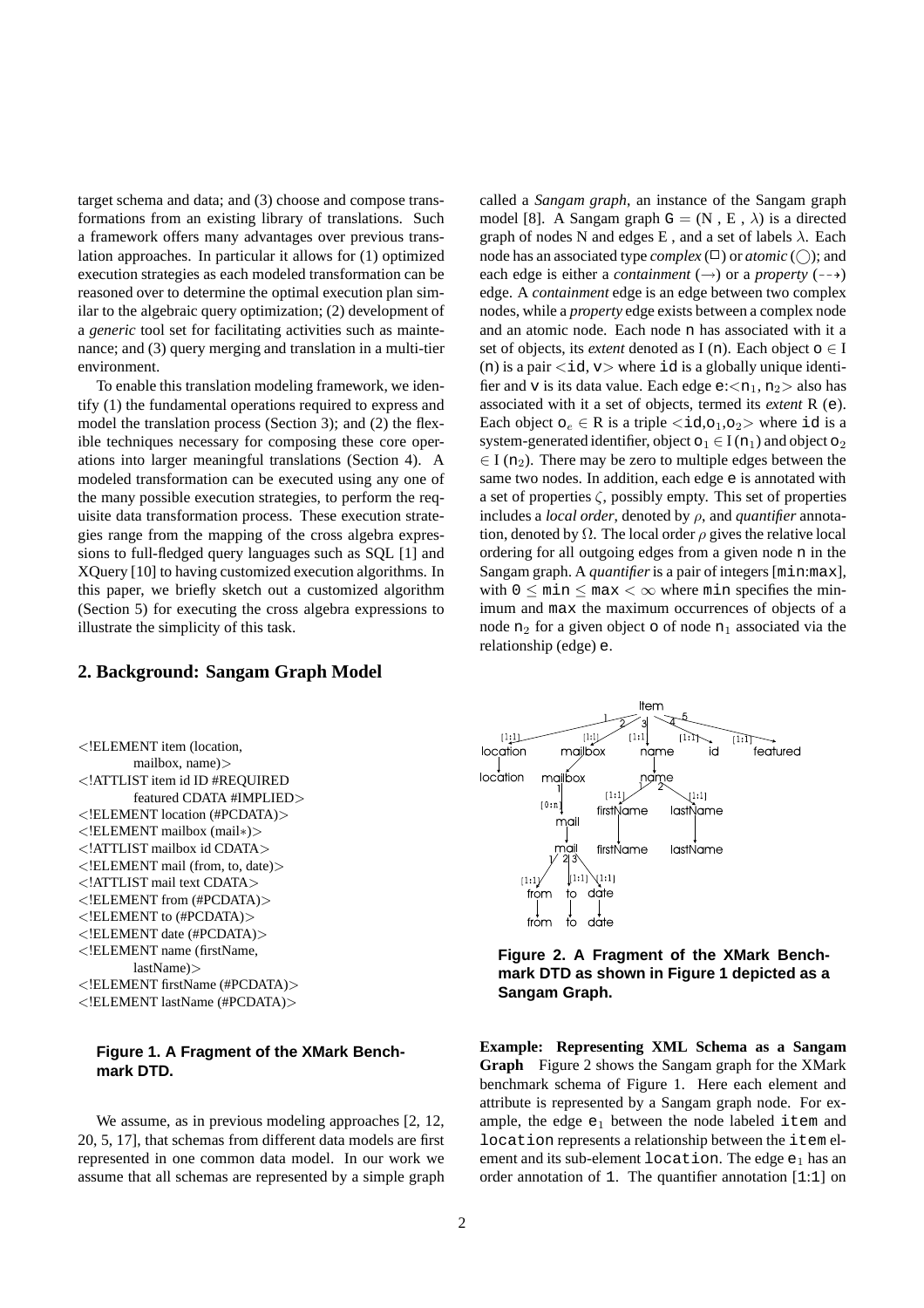edge  $e_1$  denotes a functional edge, i.e., that there must be exactly one object of location that can participate in a binary relationship with one object of item.

### **3. The Bricks: Cross Algebra Operators**

The key factors that influence the achievement of a flexible and extensible translation framework are the building blocks that would enable users to model different translations in order to transform a schema. To enable the modeling of such translations we provide two main building blocks: (1) the bricks: the cross algebra operators which allow the user to express a variety of linear transformations; and (2) the mortar: different techniques that allow users to compose the operators together to represent larger translation units. In this section we present the first building blocks, i.e., the cross algebra operators.

In our work we have identified four basic transformation operators, cross, connect, smooth, and subdivide. These operators, termed the *cross algebra operators*, represent the primitive set of operations in the class of linear graph transformations [13] on the basis of which larger more complex linear transformations can be defined. In this section we briefly describe the semantics of these operators. For more details refer to [8].

#### **3.1. Cross Operator**

The cross algebra operator ⊗ takes as input a node n in G and produces as output a node n' in G'. The cross operator is a total mapping, i.e., the objects in the extent of n given by I (n) are mapped one-to-one to the objects in the extent of n' given by I (n') in the output Sangam graph. Figure 3 (a) depicts the cross operator. We use the notation  $\otimes_{n'}$  (n) to depict a cross operator with input n and output n'.

#### **3.2. Connect Operator**

A connect algebra operator  $(\ominus)$  corresponds to an edge creation in G'. It takes as input an edge e between two nodes  $n_1$  and  $n_2$  in G and produces an edge  $e'$  between two nodes  $n_1'$  and  $n_2'$  in G'. All objects  $o \in I$  (e) are also copied as part of this process. The connect operation succeeds if and only if nodes  $n_1$  and  $n_2$  have already been mapped to the nodes  $n_1$ ' and  $n_2$ ' respectively using two cross operators. The connect operator preserves the annotations of the edge e, i.e., the output edge e' will have the same quantifier and local ordering annotation as the input edge e. Figure 3 (b) gives an example of the connect operator. We use the notation  $\bigoplus_{e'}$  (e) to depict a connect operator that maps the edge e: $\langle n_1, n_2 \rangle$  to edge e': $\langle n_1'$ ,  $n_2$ '>.

#### **3.3. Smooth Operator**

A smooth operator  $(\circledcirc)$  models the combination of two relationships in G to form one relationship in G'. Let G be a Sangam graph with three nodes  $n_1$ ,  $n_2$ , and  $n_3$ , and two relationships represented by edges  $e1$ : $\langle n_1, n_2 \rangle$  and e2: $\langle n_2, n_3 \rangle$ . The smooth ( $\otimes$ ) operator replaces the relationships represented by edges e1 and e2 in G with a new relationship represented by edge  $e' : < n'_1, n'_3 > in \, \text{G}'$ . The smooth operator can only be applied when  $\otimes$ (n<sub>1</sub>) =  $n_1'$  and  $\otimes (n_3) = n_3'$ . The *local order* annotation on the edge e' is set to the *local order* annotation of the edge e1. However, as the edge e' has a larger information capacity than the edges e1 and e2, the *quantifier* annotation of the edge e' is given as:  $\rho(e') = \rho(e1) * \rho(e2)$ . Figure 4 gives an example of the smooth operator. We use the notation  $\mathcal{D}_{e'}(e_1, e_2)$  to depict a smooth operator that maps edges  $e_1$ :  $\langle n_1, n_2 \rangle$  and  $e_2$ :  $\langle n_2, n_3 \rangle$  to edge e':  $\langle n_1' , n_3' \rangle$ in the output.

#### **3.4. Subdivide Operator**

A subdivide operator  $\otimes$  intuitively performs the inverse operation of the smooth operator, i.e., it splits a given relationship into two relationships connected via a node. Let G have two nodes  $n_1$  and  $n_3$  and edge e:<  $n_1, n_3 >$ . The subdivide operator introduces a new node  $n_2'$  in G' such that the edge e in G is replaced by two edges  $e1'$ :  $\langle n_1', n_2' \rangle$  and  $e2'$ :  $\langle n_2', n_3' \rangle$  in  $G'$ . The subdivide operator is only valid if  $\otimes$ (n<sub>1</sub>) = n<sub>1</sub>' and  $\otimes$ (n<sub>3</sub>) = n<sub>3</sub>'. The local order annotation for the edge  $e_1'':<\mathbf{n}'_1,\mathbf{n}'_2>$  is the same as the local order annotation of the edge e as  $\otimes$ (n<sub>1</sub>) = n<sub>1</sub>'. The edge e2' is the only edge added for the node  $n_2'$  and thus has a local order annotation of 1. To preserve the extent I (e), the edges e1' and e2' are assigned quantifier annotations as follows. If  $min(\rho(e))$  $= 0$ , then the quantifier range for e1' is given as [0 : 1], else it is always set to  $[1:1]$ . The quantifier of edge e2' is set equal to the quantifier of edge e. We use the notation  $\otimes_{e1',e2',n2'}$ (e) to depict a subdivide node that maps edge e: $\langle n_1, n_3 \rangle$  to e1': $\langle n_1', n_2' \rangle$  and e2': $\langle n_2', n_3' \rangle$ in the output.

#### **4. The Mortar: Composition Techniques**

Cross algebra operators can be composed into larger transformations using two techniques: (1) context dependency; and (2) derivation. The context dependency composition enables several algebra operators to collaborate and jointly operate on sub-graphs to produce one combined output graph. The derivation composition enables the nesting of several algebra operators wherein output of one or more operators becomes the input of another operator. Derivation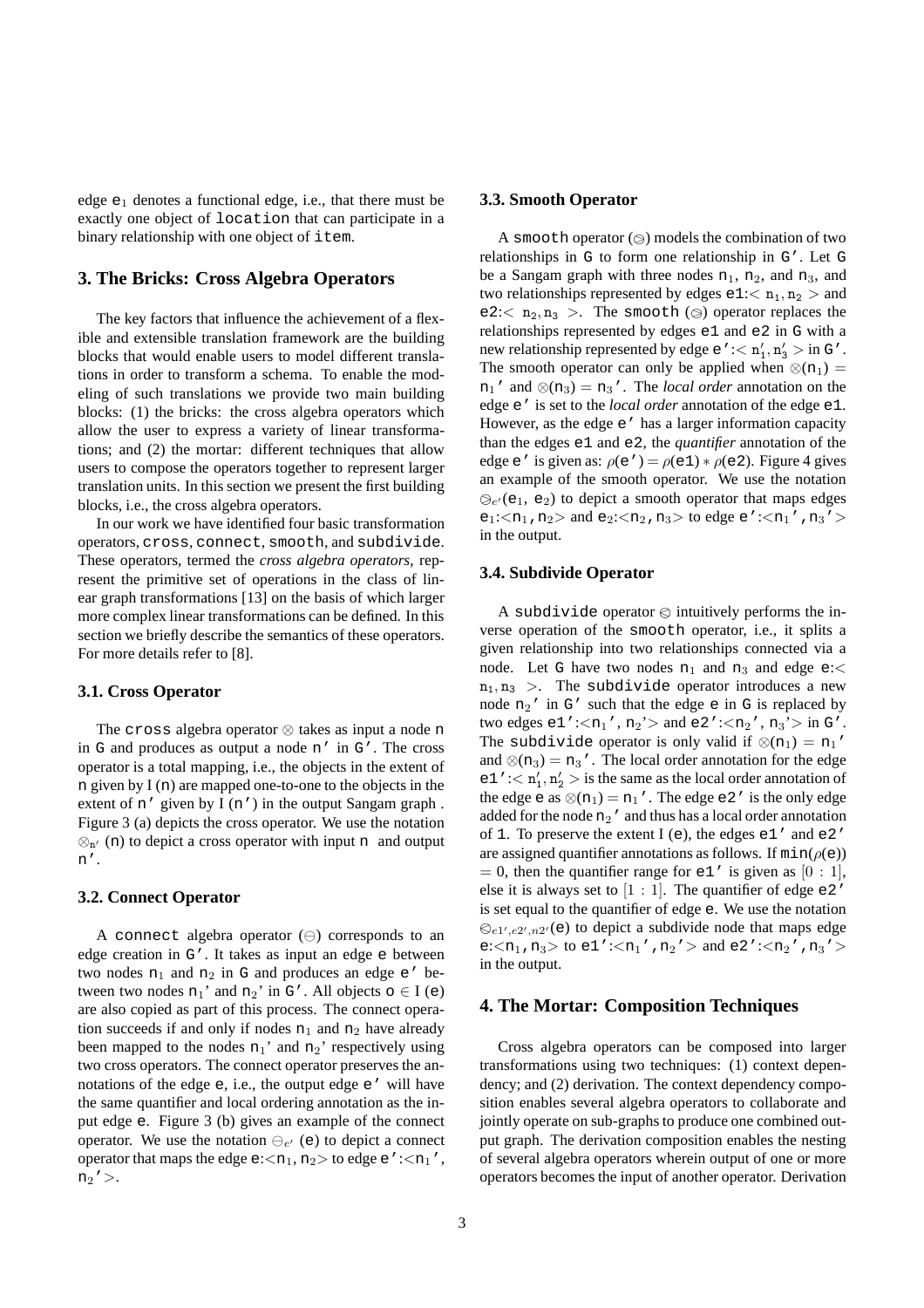

**Figure 3. (a) Example of Cross Algebra Operator; (b) Example of Connect Algebra Operator.**



**Figure 4. Example of Smooth Operator. Figure 5. Example of Subdivide Operator.**

and context dependency can in turn be combined together to produce larger, more complex transformations. In this section, we present the rules governing their combination.

#### **4.1. Context Dependency Composition**

The first composition technique, called the context dependency composition, enables several algebra operators to collaborate and jointly operate on sub-graphs to produce one combined output graph. Figure 7 denotes such a context dependency composition CT of three cross algebra operators. Here, the algebra operators  $op1_{A'}(A)$  and  $op2_{B'}(B)$ are cross operators that map the nodes A and B in G to nodes A' and B' respectively in the output Sangam graph G'. The algebra operator  $op_3e_0(e)$ , a  $\ominus$  operator is the root of CT and maps the edge  $e:\langle A, B \rangle$  between the nodes A and B in the input Sangam graph G to the edge  $e'$ : $\lt$ A', B' > between the nodes A' and B' in the output Sangam graph G'. Here the outputs of all operators op1, op2, and op3 together produce G'.

**Definition 1** *Given an input Sangam graph* G*, a context dependency expression*  $CT<sub>o</sub>$  *is specified as:* 

$$
CT_{\mathsf{o}(\mathsf{out}_{\mathsf{o}})}(\mathtt{in}_{\mathsf{o}}) = \begin{cases} op_{i(\mathsf{out}_i)}(in_i) \\ op_{i(\mathsf{out}_i)}(in_i), \\ (CT_{k(\mathsf{out}_k)}(in_k))I^{\mathsf{o}} \\ (CT_{l(\mathsf{out}_l)}(in_l))I^+) \end{cases}
$$









*where*  $op_i$  *is the parent operator of*  $CT_k$  *and*  $CT_l$  *denoting that*  $op_i$  *must be executed after*  $CT_k$  *and*  $CT_l$ *.*  $op_i$  *uses outputs, inputs and mapping of*  $CT_k$  *and*  $CT_l$  *and*  $out_o$  = *out*<sub>j</sub>  $\bigcup$  *out*<sub>k</sub>  $\bigcup$  *out*<sub>k</sub>. The *context dependency expression*  $CT_0$  *operates on nodes*  $n_i$  *and edges*  $e_i \in G$ *, and produces as output a Sangam graph* G' *such that all nodes* ni*' and/or edges* ei*' produced as output by any of the individual op-*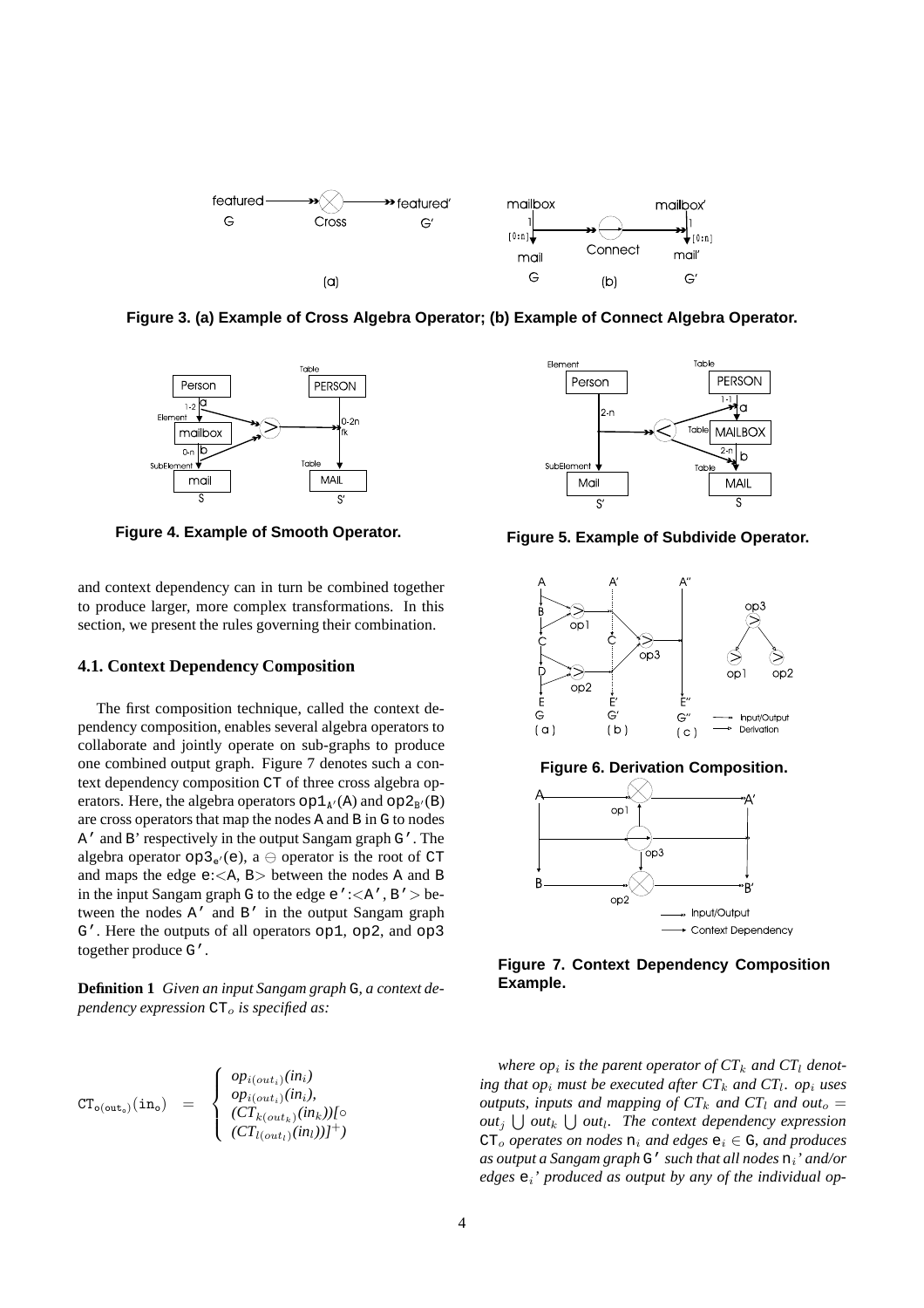*erators*  $op_i \in CT$  *are in*  $G'$ *. Here the symbol* "+" *is part of the BNF grammar syntax to indicate that the expression contained in "[ ]" may occur one or more times.*

As an example, the expression for the context dependency composition in Figure 7 is given as:  $CT_{out}(in)$  $= op3_{e'}(e)$ ,  $(op1_{A'}(A) \circ op2_{B'}(B))$ . Here the operator op3 is the root of the composition, and op1 and op2 are the children operators. Here  $e: ,  $B>$  and  $e':,$$  $B'$  >. The final output out = e'  $\bigcup A' \bigcup B'$  corresponds to the final output G'.

The context dependency expression  $CT<sub>o</sub>$  is evaluated from right to left and from inside out. That is all children operators are evaluated prior to the evaluation of their parent operator. The order of evaluation between the sibling operations is immaterial. Beyond the order of evaluation, the context dependency relation between two operators op3→op1 (Figure 7) implies that the operator op3 uses the following three pieces of information in its calculation: (1) the input of op1; (2) the output of op1; and (3) the mapping  $\phi$  of op1 as established by the type  $\otimes$ ,  $\ominus$ ,  $\otimes$  and  $\otimes$  of op1.

### **4.2. Derivation Composition Technique**

The second composition technique is the *derivation composition*. This technique enables the nesting of several algebra operators wherein output of one or more operators becomes the input of another operator. Figure 6 gives an example of the modeling of a derivation composition that transforms the path in the Sangam graph G shown in Figure 6 (a) to the edge in the Sangam graph G' given in Figure 6 (c) by applying three smooth nodes  $\otimes$ . Let e<sub>1</sub>:  $\langle A,B \rangle$ , e<sub>2</sub>:  $\langle B, C \rangle$ , e<sub>3</sub>:  $\langle C, D \rangle$  and e<sub>4</sub>:  $\langle D, E \rangle$  be edges in G. Operators  $op1_{e1}(e_1, e_2)$  and  $op2_{e2}(e_3, e_4)$ are applied to the input edges  $e_1$  and  $e_2$ , and  $e_3$  and  $e_4$  respectively to first produce the intermediate edges  $e_1$ ': $\langle A',$  $C'$  and  $e_2'$  < C',  $E'$  as shown in Figure 6 (b)<sup>1</sup>. The operator  $op2e3''(e_1', e_2')$  operates on these intermediate edges  $e_1'$  and  $e_2'$  and produces the desired output edge  $e_3'$ ':  $\langle A' \rangle$ ,  $E'$ '  $>$  as shown in Figure 6 (c). One approach to achieving this is to first produce the intermediate edges and then the final output edge  $e_3$ ". Equivalently we can express this by nesting. Thus, the output of the algebra expression  $op_3e_{3''}(op_1e_{1'}(e_1, e_2), op_2e_{2'}(e_3, e_4))$  is the output edge  $e_3$ ". The output of the operator  $op3$  is said to be *derived* from the outputs of operators op1 and op2, or put differently, the output of operators op1 and op2 are the *inputs* of operator op3 and are consumed by op3.

**Definition 2** *Given an input Sangam graph* G*, a derivation expression*  $DT_0$  *is given as:* 

$$
DT_{\mathsf{o}(\texttt{out}_{\mathsf{o}})}(in_{o}) = \begin{cases} op_{i(out_{i})}(in_{i}) \\ op_{i(out_{i})}(DT_{j(out_{j})(in_{j})} \\ op_{i(out_{i})}((DT_{k(out_{k})}(in_{k})), \\ (DT_{l(out_{l})}(in_{l}))) \end{cases}
$$

*where*  $DT_k$  *and*  $DT_l$  *are derivation trees and*  $in_i =$  $\{\text{out}_i\}$  *or*  $\{\text{out}_k, \text{out}_l\}$ *. The expression*  $DT$ <sub>*o</sub> produces as*</sub> *output*  $\text{out}_o$  *node and edge elements for an output* Sangam *graph*  $G'$ , *such that*  $\text{out}_o$  *is the output of the root operator*  $op_i$  *and thus also of the complete derivation tree*  $DT_o$ *. Here, "(" and ")" pairs denote nesting and the symbol ","* separates input arguments of an operator  $op_i$ .

### **4.3. Cross Algebra Graphs (CAG): Combining Context Dependency and Derivation Compositions**

Derivation and context dependency compositions can be combined in one *cross algebra graph* (CAG) to model a complex transformation of a Sangam graph G into into a graph G'. See for example Figure 8. Here let  $e1:$ , e2: $\langle B, C \rangle$ , e3: $\langle C, D \rangle$  and e4: $\langle D, E \rangle$  represent edges in G, and let  $e'$ :  $\langle A', E' \rangle$  represent an edge in G'. The expression for Figure 8 is CAT = CAT3.



**Figure 8. A Cross Algebra Graph.**

The output of CAT3 (CAT3 = DT1,  $(\text{op1}_{A'}(A) \circ$  $op_2E'(\mathbb{E}))$  is produced by the evaluation of its three inputs, the derivation composition DT1, and the two cross algebra operators op1 and op3. The evaluation of the two primitive operators  $op1$  and  $op3$  produces the nodes A' and E'

<sup>&</sup>lt;sup>1</sup>We do not include here the context dependency composition that would be needed to map the nodes of the graph.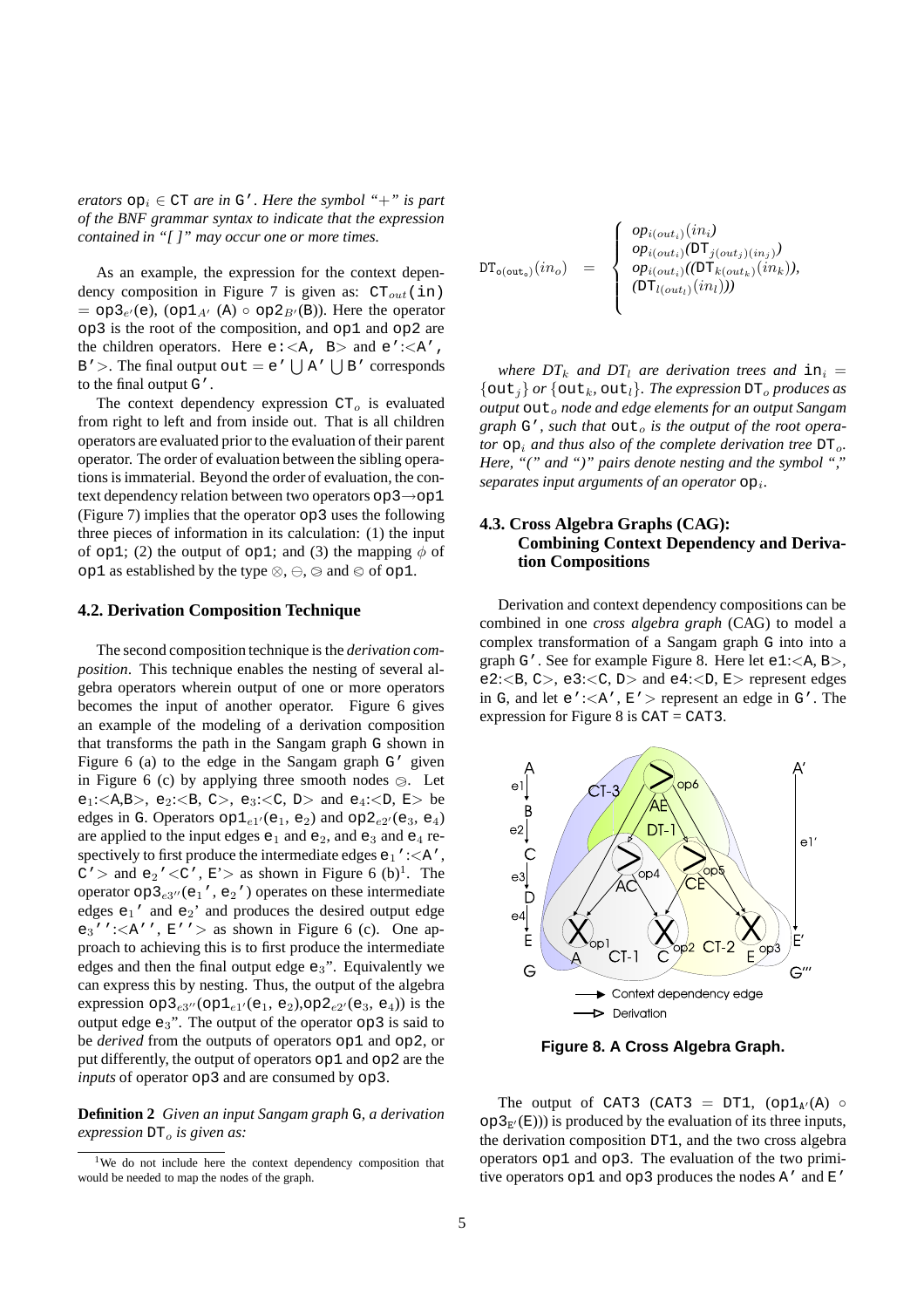respectively. The expression DT1 produces two intermediate Sangam graphs G' and G'' (outputs of CT1 and CT2 respectively) that smooth the edges e1 and e2 to produce edge eTemp1 and smooth edges e3 and e4 to produce edge eTemp2 respectively. The operator op6 then gets its inputs from CT1 and CT2 and produces the edge e':<A',  $E'$ . The operator op6 also participates in the composition CAT3, the output of which is the final Sangam graph G''' with nodes  $A'$ ,  $E'$  and the edge  $e'$ :  $\langle A', E' \rangle$ . Thus, the CAT in Figure 8 operates on the input Sangam graph G and produces as output the Sangam graph G'''.

**Definition 3 (CAT)** *A CAT is an expression that operates on one or more input Sangam graphs* G *and produces one or more output Sangam graph* G' *such that:*

$$
\texttt{CAT}_{\texttt{o}(\texttt{out}_{\texttt{o}})}(\texttt{in}_{\texttt{o}}) = \begin{cases} DT_{i(\texttt{out}_i)}(in_i) \\ CT_{i(\texttt{out}_i)}(in_i) \\ (CAT_{j(\texttt{out}_j)}(in_j)) \\ \texttt{((CAT}_{k(\texttt{out}_k)}(in_k)))^\dagger. \\ op_{j(\texttt{out}_j)} \\ (CAT_{k(\texttt{out}_k)}(in_k))^\ddagger. \\ (CAT_{l(\texttt{out}_l)}(in_l)))^\gamma. \end{cases}
$$

 $\dagger = A$  *context dependency edge is added from the root*  $op<sub>i</sub>$ *of* CAT<sub>*i</sub> to the root*  $op_k$  *of* CAT<sub>*k*</sub>.</sub>

 $\ddagger = A$  *derivation edge is added from*  $op_1$  *to*  $op_k$ *, the root of*  $CAT<sub>k</sub>$ .

 $\gamma = A$  *derivation edge is added from*  $\log_j$  *to*  $\log_k$  *and*  $\log_l$ , *the roots of*  $CAT_k$  *and*  $CAT_l$  *respectively.* 

Based on the definition of a CAT (Definition 3), we now define a cross algebra graph (CAG). Intuitively, a CAG is a collection of cross algebra trees that may operate on possibly disjoint input graphs to produce possibly disjoint output graphs.

**Definition 4 (CAG)** *A cross algebra graph (CAG) is an expression that operates on one or more input Sangam graphs* G *and produces one or more output Sangam graph* G' *such that:*

$$
CAG_{\text{o}(\text{out}_o)}(\text{in}_o) = \frac{(CAT_{j(out_j)}(in_j))}{(CAT_{k(out_k)}(in_k))]^{+}} \quad \text{[0]}
$$

*where*  $CAT_j$  *and*  $CAT_k$  *are sibling*  $CAT_s$  *such that*  $out_o =$ *out*<sub>j</sub>  $\bigcup$  *out*<sub>k</sub>.

# **5. Execution Strategies for Modeled Transformations**

In Sections 3 and 4 we have introduced the bricks and the mortar of our translation modeling framework, and shown how large complex transformations can be modeled in the same. In this section, we briefly describe how the cross algebra expressions representing the modeled transformations can be executed.

```
function EvaluateCAG (input: CAG cag, Sangam graph G,
           output: Sangam graph G')
{
```

```
List roots ← cag.getRoots()
while (roots ! = \text{null}) {
  operator op ← roots.getNext()
  EvaluateCAT (op, G, G')
}
```
}

**function** *EvaluateCAT* (**input**: Operator op, Sangam graph G, **output**: Sangam graph G') {

```
if (!op.hasChildren())
  Sangam graph G' \leftarrow op.evaluate(G, G')
  op.markDone()
  Sangam graph out \leftarrow G' // cache the local output
  return localG'
```
**while** (op.*hasChildren*()) { **operator** opC ← op.*getNextChild*() **if** (e: $\langle op, opC \rangle =$  *derivation*)  $SAG G_{local} \leftarrow EvaluateCAT(opC, G, G')$  $SAG G' \leftarrow op.evaluate(G<sub>local</sub>, G')$ op.*markDone()* SAG out ← G' *// local cached output* return G'

```
\text{elseif}(e: < op, opC) = \text{context dependency}\texttt{SAG } \texttt{G}_{local} \leftarrow \textit{EvaluateCAT}\left(\texttt{opC}, \texttt{G}, \texttt{G'}\right)SAG G'local ← op.evaluate(G, G')
      SAG G' \leftarrow G_{local} \cup G'_{local}op.markDone()
      SAG out \leftarrow G'<sub>local</sub> // local cached output
      return G'
```

```
}
```
}

# **Figure 9. The Evaluation Algorithm for a Cross Algebra Graph.**

The execution of the cross algebra expression here implies the transformation of the source schema and data as per the modeled transformation to produce the target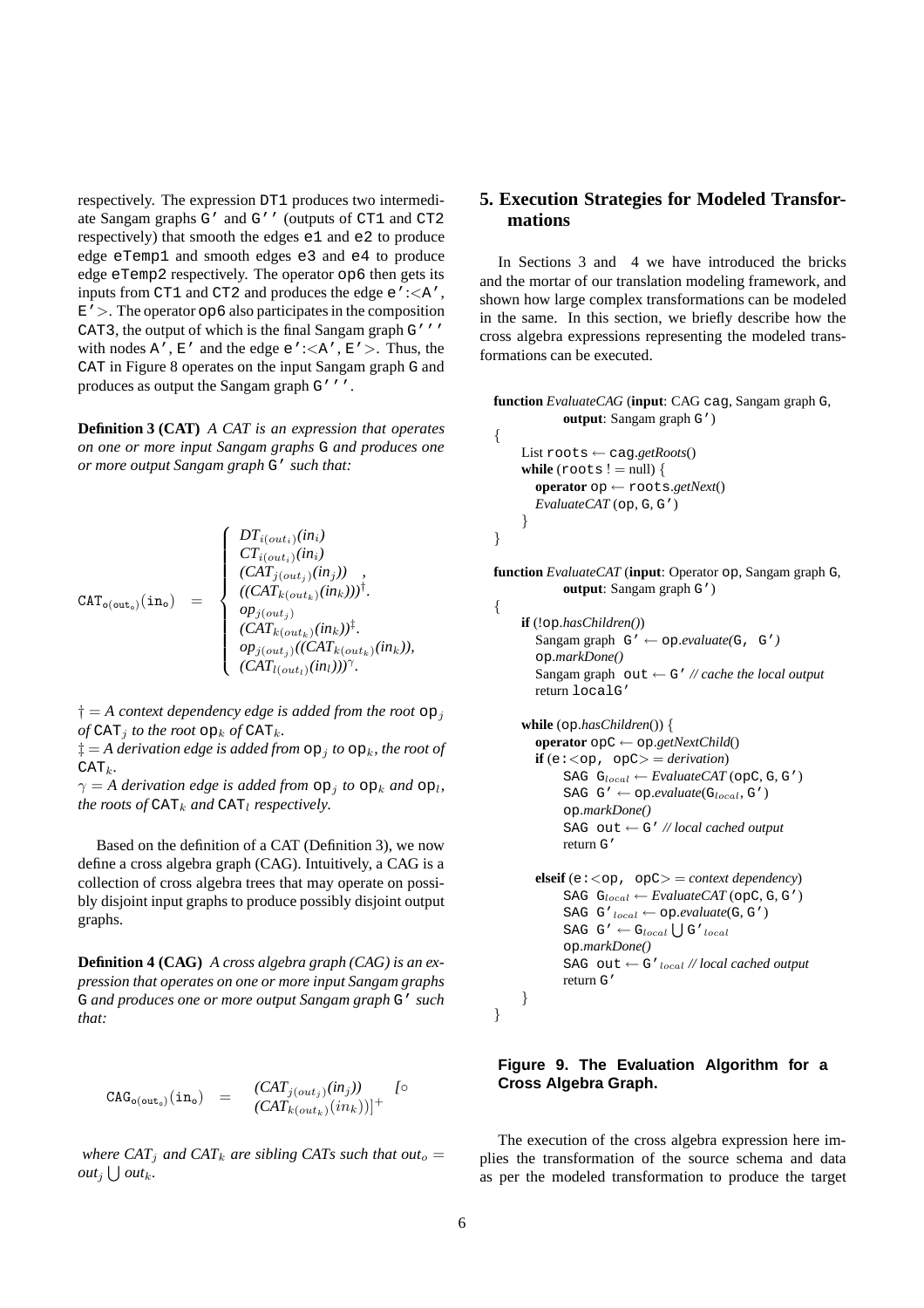schema and data. As stated in Section 1 there are many possible strategies for executing these modeled transformations. These strategies range from mapping the modeled transformation into query languages such as SQL [1] or XQuery [10] to applying execution algorithms directly using the transformation model. To keep the discussion simple we now sketch out a customized algorithm for executing the cross algebra expressions as shown in Figure 9.

A cross algebra graph (CAG) can be viewed as a forest of nested context dependency and derivation compositions. Each composition  $CAT_i$  of the CAG can be evaluated independently of any other composition  $CAT_i$  of the CAG. To evaluate each individual CAT, we use post-order evaluation, i.e., all children operators  $op_i$  of an operator  $op_k$  are evaluated prior to the evaluation of  $op_k$ .

Figure 9 gives the algorithm for evaluating the cross algebra graph. Here, to facilitate evaluation of shared operators, each operator  $op_i$  is marked "visited" the first time it is evaluated, and its local output is cached. If the operator  $op_i$  is re-visited, no further evaluation of  $op_i$  is done, instead its cached output is returned to the invoking parent operator  $op_i$ . Evaluation of the tree terminates with the evaluation of the root operator<sup>2</sup>.

### **6. Architectural Overview of** Sangam

The Gangam system incorporating all the techniques discussed in the paper has been developed using Java technology and a variety of tools such as the JAXP [24] for parsing XML documents and the DTD-Parser [25] for parsing the DTDs. Figure 10 gives an architectural overview of the system. Here **SAG-Loader** translates XML and relational schema and data into Sangam graphs ; **CAG-Builder** houses the library of transformations and builds transformation models based on the chosen generators for the given input Sangam graph ; the **CAG-Evaluator** evaluates the CAG; and lastly the **CAG-Generator** is able to translate the given output Sangam graph into a relational or XML schema and data.

### **7. Related Work**

**Schema Integration and Data Transformation.** There is extensive literature under the umbrella of schema transformation and integration [15, 19, 11, 18, 9, 21]. However, this work is typically specific to either an application domain or to a particular data model and does not deal with meta-modeling [2, 5, 20, 21]. Recent work related to ours are Clio [15] a research project at IBM's Almaden Research Center and work by Milo and Zohar [19]. Clio, a tool for creating mappings between two data representations semi-automatically with user inputs, focuses on supporting querying of data in either the source or the target representation and on just in time cleansing and transformation of data. Milo et al. [19] have looked at the problem of data translations based on schema-matching. They follow an approach similar to Atzeni et al.[2] and Papazoglou et al. [20], but not at the meta-level, in that they define a set of translation logic rules to enable discovery of relationships between two application schemas. Bernstein et al. [5] have also proposed a meta-modeling framework to represent schemas in a common data model to facilitate a host of tools such as the *match* operator which produces a set of matches between two given schemas. While we share this vision, our focus is more on the representation and the execution of transformations that may be produced either by such matches or by a user via a GUI. In fact, based on the discussion with the authors of [5], their meta-model can be extended with a makemap meta-operator to capture the semantics of our work.

We can directly make use of translation algorithms from the literature, such as the algorithms for translating between an XML-DTD and relational schema [11] or mapping rules [19] or output from match operators [5]. That is, we can develop generators that capture such specific algorithms, and then generate separate transformation models that can be executed. Work on equivalence of the translations between models [18] is of particular importance as such properties could also be established for the cross algebra.

# **8. Conclusions**

In this paper, we have presented our *flexible*, *extensible* and *re-usable* transformation modeling framework. This framework has the advantage of allowing users to model complex translations using the basic building blocks that we have presented in this paper, and then with a click of a button generating and executing code that would perform the data translation. While in this paper, we make substantial contributions towards providing a transformation framework, we believe this is just the tip of the iceberg. Some possible extensions to this work are handling of non-linear transformations and optimization of evaluation strategies.

### **References**

- [1] ANSI Standard. The SQL 92 Standard. http://www.ansi.org/, 1992.
- [2] P. Atzeni and R. Torlone. Management of Multiple Models in an Extensible Database Design Tool. In P. M. G. Apers and et al., editors, *Advances in Database Technology - EDBT'96, Avignon, France, March 25-29*, LNCS. Springer, 1996.
- [3] S. Bergamaschi, S. Castano, M. Vincini, and D. Beneventano. Semantic integration of heterogeneous information

<sup>2</sup>Proof of termination can be found in [8].